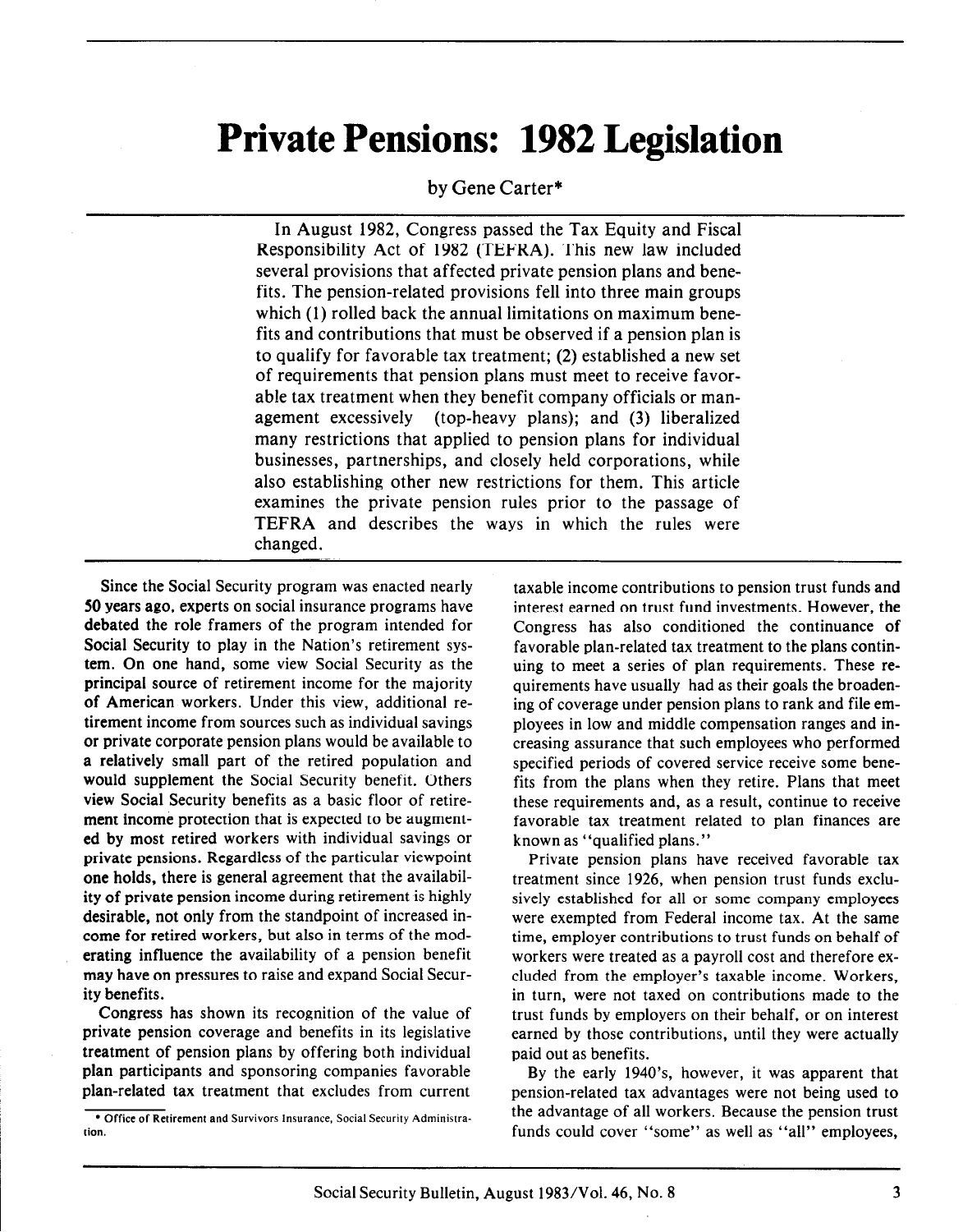plans were being established that covered and benefited only the officers and management personnel of many companies. These restricted plans enabled such individuals to avoid or defer taxation on a substantial part of their income. Therefore, in 1942, Congress passed the first in the series of employee protection requirements to be met by pension plans if they were to continue to receive favorable tax treatment. Under the 1942 law, to be designated a "qualified plan," a pension plan had to meet the following requirements: (1) the plan had to be for the exclusive benefit of workers or their beneficiaries; (2) the plan had to exist for the purpose of distributing earned or accumulated benefits and their earnings to the workers; (3) the employer could not use or divert the pension plan trust fund until the plan's liabilities to workers and their beneficiaries were met; and (4) the plan could not discriminate in favor of company officials, management, or highly compensated employees in its coverage. It was through the nondiscrimination requirement that Congress sought to eliminate the existing tax abuses and substantially broaden the base of private pension coverage to lower paid employees.

Between 1942 and 1974, no legislative changes were made in the requirements plans had to meet in order to be ruled a "qualified plan." (There were, however, many Internal Revenue Service (IRS) regulatory changes within the framework of the 1942 legislation, and in 1962 Congress extended favorable tax treatment to plans that covered the owners of sole proprietorships and partnerships.) The long period of legislative inactivity came to an end in 1974, with the Employee Retirement Income Security Act of 1974 (ERISA). The passage of ERISA followed a decade of public discussion of the private pension system and its successes and failings. The new requirements for "qualified plan" status introduced by ERISA were intended to preserve the private system's successes and at the same time remedy what were viewed as the most serious of the system's failures. The shortcomings addressed included (1) the exclusion of many workers from coverage as a result of individual plan coverage provisions; (2) the loss of entitlement to benefits by many workers as a result of breaks in service or termination of employment; (3) the precarious financial condition of some pension plan trust funds and instances of abuse in pension fund in vestment policies; and (4) favoritism in the treatment of high-paid, compared with low-paid, employees under plans.

Each of these four areas was addressed by one or more provisions of ERISA, all of which had to be met for a plan to be designated a "qualified plan." The relevant ERISA provisions included mandated uniform requirements for coverage and vesting (the acquired right to benefits), several provisions to strengthen and protect pension trust funds, and a series of new limitations on plan contributions and benefits that were intended to

eliminate the disproportionate tax advantages being realized by company officials, management, and highly compensated employees.

Before the imposition of these limitations, it was not unusual for companies and their highly paid employees and officials to benefit from substantial pension-related tax advantages even though their pension plans still met the "qualified plan" requirements. Basically, this was accomplished by making very large pension contributions on behalf of such individuals or toward large future benefits payable to such individuals, thus reducing the taxable income of both the company and the individuals. By capping the annual amount of benefits and contributions that could be made for individuals by "qualified plans," tax advantages were lowered and differences in the distribution of pension-related tax advantages between highly compensated employees and rank and file workers became smaller.

As a result of ERISA, benefits payable under defined benefit plans (those plans that specify either the benefits to be received at retirement or the method of determining the benefits) were limited to the smaller of \$75,000 a year or 100 percent of the worker's average compensation for the three highest consecutive years when he or she was covered by the plan. Contributions to an employee's account under a defined contribution plan (those plans that set contributions and which generally base benefits on the contributions and their earned interest accumulated for each individual worker) were limited to the smaller of \$25,000 a year or 25 percent of the employee's annual compensation.

The law provided that the annual limits for both types of pension plans would be adjusted each year to allow for increases in the cost of living. The cost-of-living adjustments were to be made under Internal Revenue Service (IRS) regulations following procedures similar to those used in making cost-of-living adjustments in Social Security benefits.

When a company maintained both a defined benefit and defined contribution plan covering the same employees, a special rule applied to determine the allowable combined annual limitation applicable to each employee. In its simplest terms, the annual defined benefit payable, plus the annual defined contributions payable, each expressed as a percentage of their respective allowable limitation, could not exceed 140 percent. If, for example, the annual defined benefit payable at retirement was equal to 80 percent of the allowable limitation, the payment to the defined contribution plan could not exceed 60 percent of the allowable limitation for defined contribution plans. If the 140-percent figure was exceeded, one of the plans would lose its status as a "qualified plan. "

One more ERISA provision relating to limitations should be noted. When payments under a defined benefit plan were scheduled to begin before age 55, the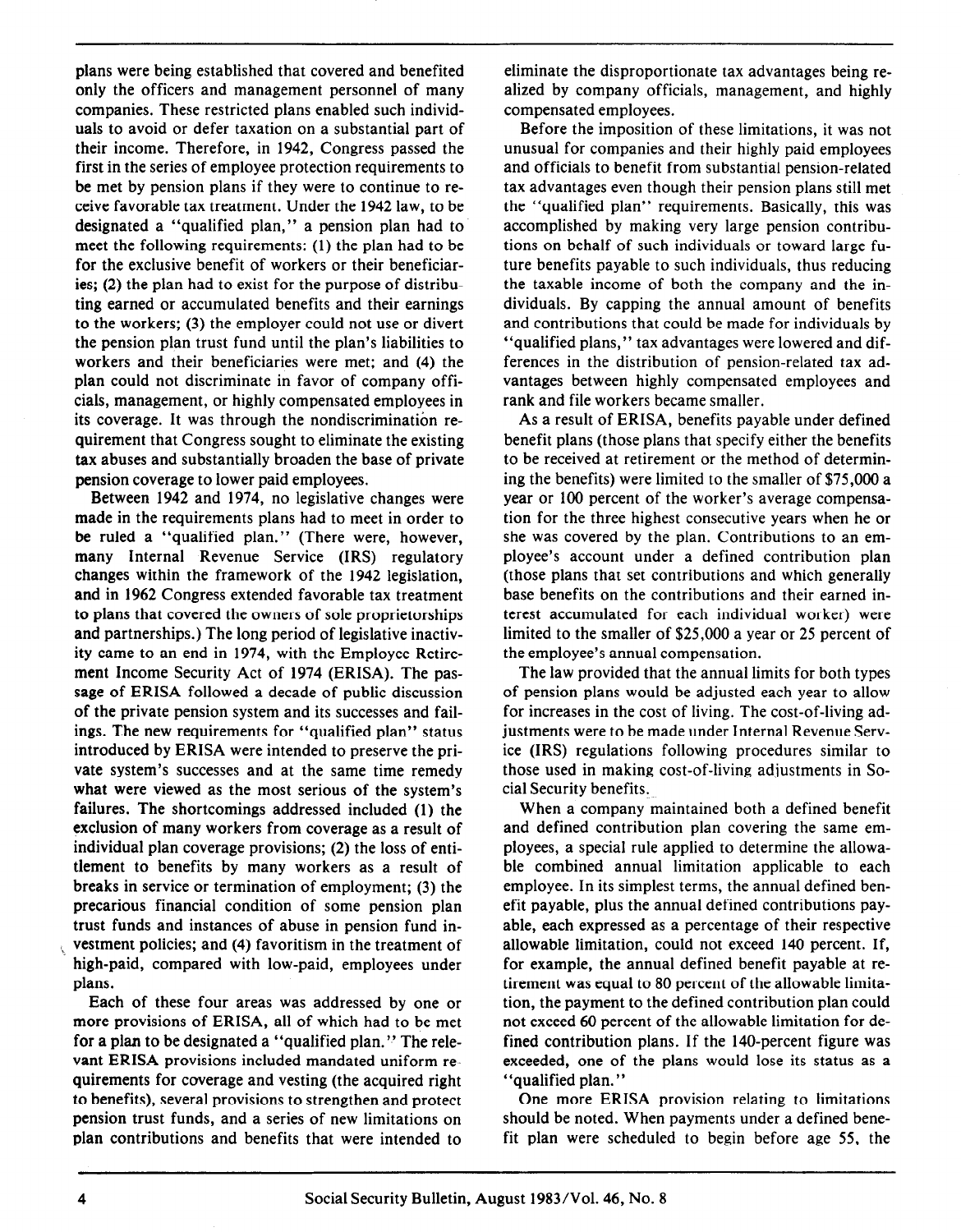benefit was to be adjusted to determine the actuarial equivalent of an annual lifetime benefit beginning at age 55. When testing to determine whether the \$75,000 annual limitation was met, this adjusted annual benefit was to be used in place of the actual benefit. Thus, total lifetime benefits could not exceed those ordinarily permitted under the annual limitation by paying some of the total lifetime amount as an early retirement benefit.

# Changes in Annual Limitations

By 1982, as a result of progressive inflation over the years and of larger than anticipated price increases, the year-to-year application of the cost-of-living adjustment to the maximum annual benefit and contribution permitted under qualified plans had substantially increased these limits. The maximum annual benefit permitted under defined benefit plans had risen from the \$75,000 established under ERISA to \$136,425. The annual maximum contribution under defined contribution plans had risen from \$25,000 to \$45,475. As a result of these increases, companies and their highly paid employees and officials were receiving larger tax advantages (and the U.S. Treasury was losing more revenue) than many felt to be desirable. Accordingly, in passing the Tax Equity and Fiscal Responsibility Act of 1982 (TEFRA), Congress included in the legislation several provisions that changed the annual benefit and contribution limitations.

First, the 1982 maximums were rolled back. Beginning in 1983, for existing plans (or from their onset for plans established after July 1, 1982) the annual maximum benefit permitted under a qualified defined benefit plan was cut to \$90,000. For defined contribution plans, the annual maximum contribution was dropped back to \$30,000. This action made permanent roughly onefourth of the 1972-82 increase in the maximums for both types of plans but eliminated the rest.

These rollbacks in annual limitations applied only to the dollar amounts of the limits. The alternative limits of benefits equal to 100 percent of compensation or contributions equal to 25 percent of compensation were left unchanged and were still applied if they were less than the specified dollar ceilings.

In addition to reducing the benefit and contribution limits that must be met by "qualified plans," Congress took several other steps to control pension-related tax advantages. First, the automatic cost-of-living adjustment in the annual limitations was suspended until 1986, freezing the limits at the new 1982 levels. Plan participants who had already become entitled to defined benefits in excess of the new \$90,000 limit were permitted to retain the higher benefits, but the benefits could not be adjusted upward for any reason until the defined benefit limit caught up to their existing benefit level. This cannot happen until at least 1986, at which time the limits will be adjusted for post-1984 cost-of-living increases, using the Social Security benefit adjustment.

In another change, the age at which the defined benefit annual limit must be adjusted when testing to see whether the annual dollar limit is met was increased from age 55 to age 62. Under the new law, when benefits begin before age 62 the current benefit limitation is actuarially reduced to the dollar limit for benefits beginning at age 62. This limit is not reduced, however, to be less than \$75,000 for benefits beginning at age 55 or over, or the actuarial equivalent of a \$75,000 annual benefit for benefits beginning before age 55. The resulting annual equivalent is compared with the benefit to see if the limitation is met. This provision will limit further tax advantages resulting from the payment of early retirement benefits.

On the other hand, the law provided a new upward adjustment of the dollar amount limit for defined benefits when retirement begins after age 65. In this way, total expected lifetime benefits under the higher adjusted limit would be equivalent to those permitted under the regular annual limit if benefits began at age 65.

The 1982 legislation also changed the fraction that could be used when participants are covered under both a defined benefit and defined contribution plan. Under the previous law, the sum of the dollar amounts or percentage of compensation (whichever was used) under the two plans, each expressed as a percentage of their respective limits, could not exceed 140 percent. Under TEFRA, when dollar amounts are used in making the combined compliance test, the allowable percentage is reduced to 125 percent. The new provision applies only with respect to the dollar limit test; the percentage of compensation test remains at 140 percent. However, the expectation is that the dollar amount limitation will almost always constitute the operational limits in practice.

TEFRA also made an important clarification in the former law. Before TEFRA, it was not clear whether the dollar limits applicable to future defined benefit plan benefits were those in effect in the year the contribution was made to finance the future benefit or those projected to be in effect the year the benefit was actually paid. TEFRA resolved the issue by providing that a company cannot deduct amounts from its taxable income that are contributed to finance future pension benefits if the benefits payable in the future year exceed the current year's annual limitation. However, current deductions can be made for benefits that, because future salary increases are assumed, will be higher than those being paid today, so long as these projected future benefits still lie within the current dollar limit for defined benefits.

# Changes in Noncorporate Plans

Besides corporate pension plans, there are other kind: of employer-sponsored retirement plans that can qualify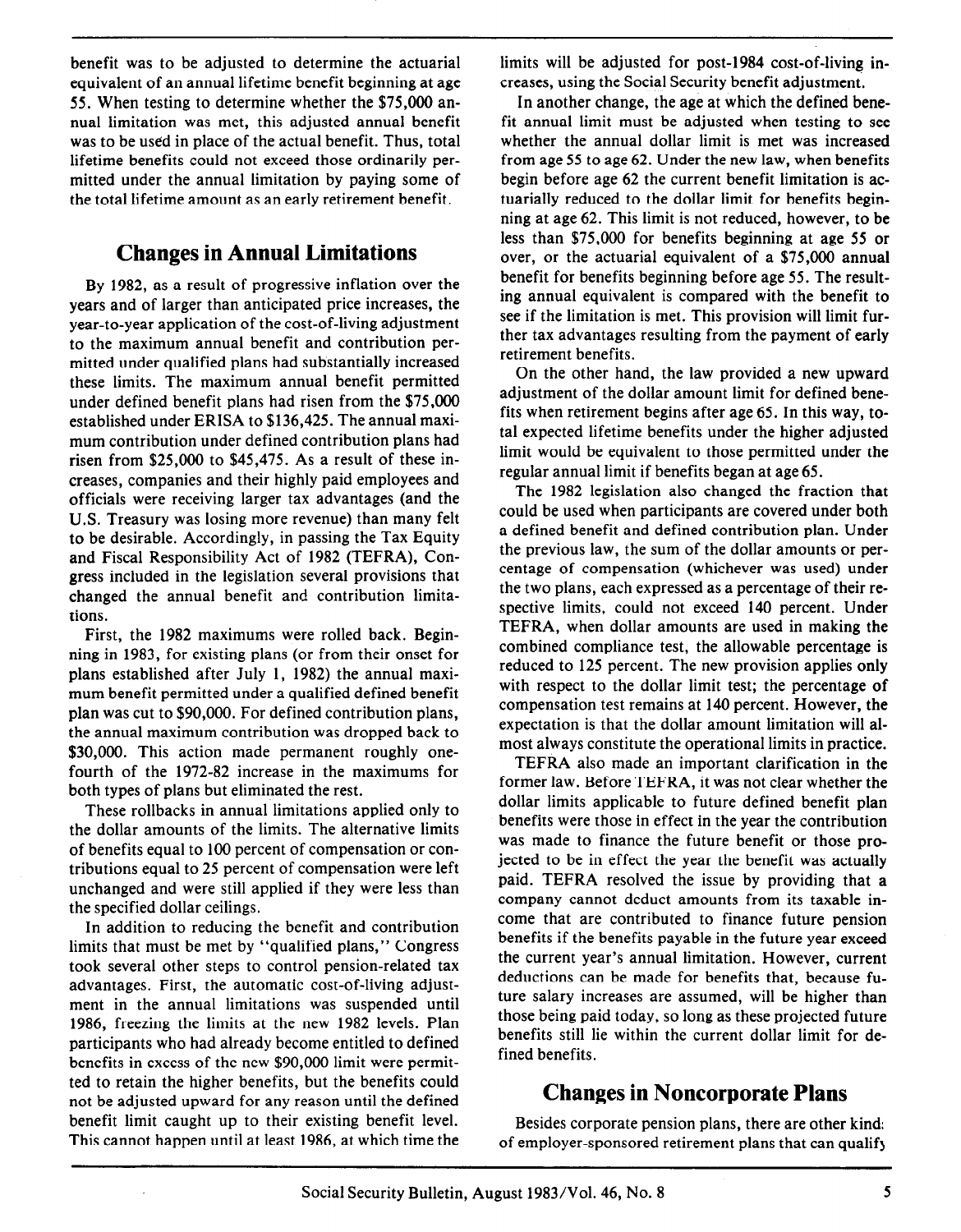for tax advantages. These "noncorporate" plans, which cover the employees and owners of single proprietorships and partnerships, are known as HR-10 or "Keogh" plans. In addition there is another group of special plans that were subject to essentially the same provisions. These plans, known as Subchapter S plans, cover the employees and officials of small closely held corporations (10 or fewer stockholders). To simplify the following discussion of these two types of plans, they will be collectively referred to as Keogh plans, even though technically the Subchapter S plans are a separate category.

Keogh plans had their origin in the Self-Employed Individuals Tax Retirement Act of 1962, which extended the availability of "qualified" private pension plans to proprietorships and partnerships that covered the owners in their pension plans. As in the case of corporate plans, the Congress wrote into the law certain tax advantages, subject to qualifying requirements, to encourage owners to establish Keogh plans for their employees, as well as themselves, thereby broadening the base of private pension coverage.

The "qualified plan" requirements for Keogh plans include a set of annual limitations on contributions that must be observed to receive favorable tax treatment.<sup>1</sup> Before 1982, however, these limits were much lower than those established for corporate plans. Under the original Keogh legislation, contributions were limited to \$2,500 a year or 10 percent of the owner's annual income, whichever was lower. Just before the passage of TEFRA, the limit had grown to the lower of \$15,000 or 15 percent of salary, still well below the applicable corporate plan limit. TEFRA extended to Keogh plans the more liberal limits for "qualified" corporate plans. In addition, certain more restrictive coverage rules were eliminated and replaced by the regular corporate plan coverage provisions. Also, all Keogh plans can now integrate with Social Security on the same basis as corporate plans.

Two sets of Keogh plan rules were extended by TEFRA to cover all plans. These were the rules for qualified distributions and the method of integrating defined contribution plans with Social Security. The new law provides that the distribution of benefits under all "qualified plans" must begin by the later of the tax year in which the plan participant attains age 70 l/2 or the year in which the participant actually retires. The new integration rule, now applicable to all defined contribution plans, reduces the difference between the contribution rate allowed for compensation above and below the Social Security wage base from 7 percent to the current Old-Age, Survivor, and Disability Insurance (OASDI) employer tax rate. The effect of this change is to narrow

the gap between the allowable contribution rate on highly compensated employees and the allowable rate for all other employees under all defined plans.

Finally, TEFRA extended to all defined benefit and defined contribution plans a modified set of Keogh plan rules that would be applied to plans that primarily benefited owners and key employees. These new rules for "top-heavy plans" will be discussed in the following section, The net result of these changes was to make all corporate and Keogh pension plans subject to almost the same set of rules and limitations in order to be designated a "qualified plan."

# New Rules for Top-Heavy Plans

One of the most significant changes made by TEFRA was the introduction of a special set of requirements that must be met if a plan is to continue as a "qualified plan" when a plan is found to primarily benefit a company's key employees. These special rules represent a modification of a set of rules that previously applied only to Keogh plans.

Under TEFRA, a plan found to primarily benefit key employees is referred to as a "top-heavy" plan. Beginning in 1984, a plan will be determined to be top-heavy if the plan's accrued benefit values for key employees exceed 60 percent of the accrued benefit values for all employees covered (accrued benefit values will be measured in terms of benefits for defined benefit plans and account balances for defined contribution plans). A plan will also be considered top-heavy if it is part of a group of plans maintained by a company, or two or more related companies, in which the total accrued benefits for the key employees covered by the plans exceed 60 percent of the benefits for all employees covered.

Key employees are defined by TEFRA as those who are (1) officers, (2) the 10 employees who own the largest interest in the company, (3) owners of 5 percent or more of the company, or (4) owners of at least 1 percent of the company who are receiving over \$150,000 in annual compensation. In large companies, the maximum number of officers who have to be counted as key employees is 50. In smaller companies, the maximum is the larger of three persons or 10 percent of the total number of employees. Under the law, the term officer is generally accepted in the usual corporate context, that is, an administrative officer who is in regular and continued service.

For any plan-operating year in which a plan is topheavy, the special requirements must be met if the plan is to retain its "qualified plan" status. Usually the date for making such a determination is the last day of the previous plan year. The special top-heavy plan requirements fall into four main areas: (1) limits on compensa-

 $1$  Keogh contribution limits applied only to owner-employees and selfemployed individuals in Keogh plans. Common law employees covered by Keogh plans were subject only to the regular corporate plan limits.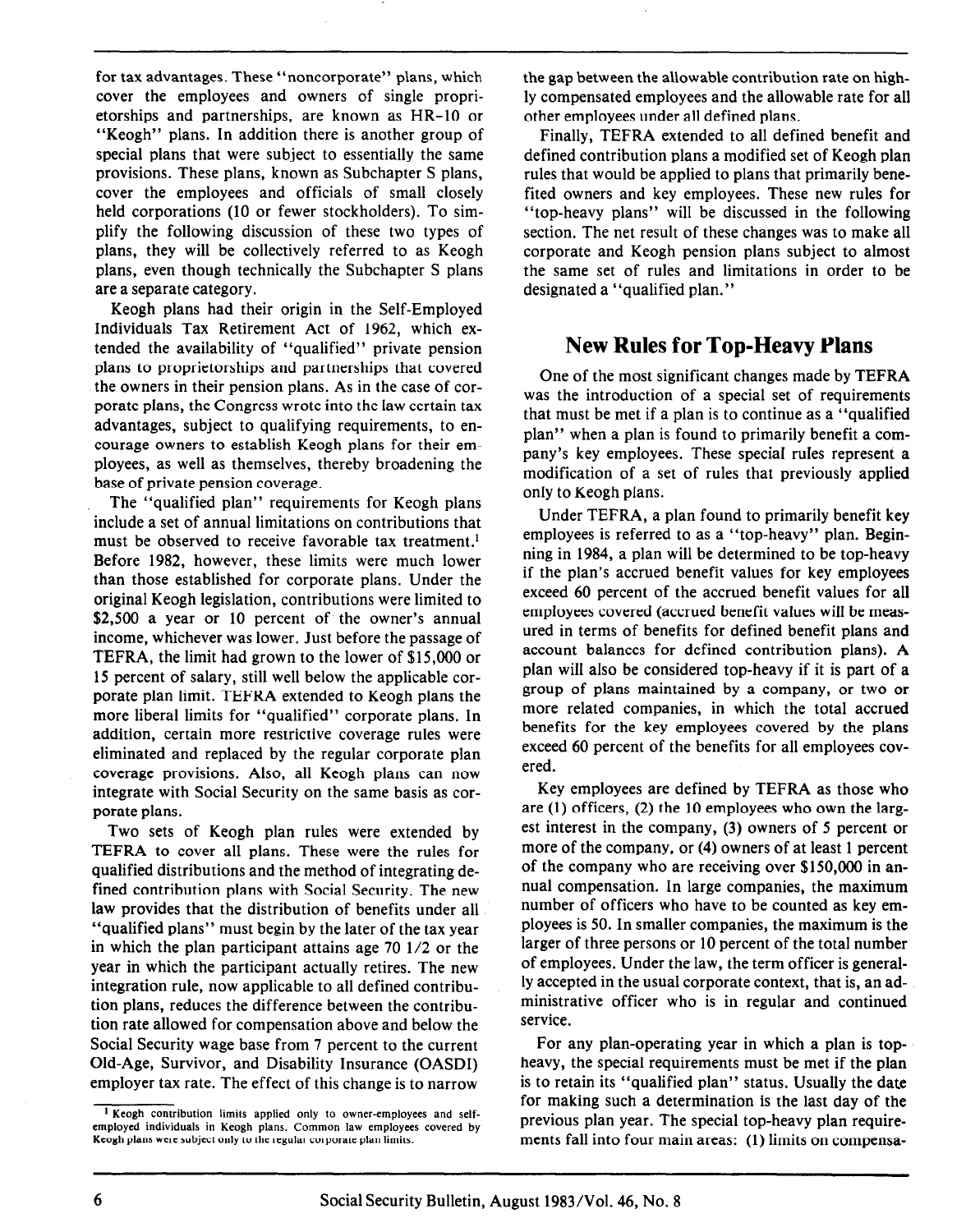tion included under the plan, (2) a special vesting schedule for non-key employees, (3) minimum nonintegrated benefits and contributions for non-key employees, and (4) lower combined annual limits for benefits and contributions for key employees covered by both a defined benefit and a defined contribution plan.

#### Limitation on Compensation

For top-heavy plans, only the first \$200,000 of any employee's annual compensation can be used in computing pension benefits. The imposition of this limit can result in the payment of pension benefits to highly compensated employees substantially below the benefits under the regular annual limitations allowed for both defined benefit and defined contribution plans. The special top-heavy plan compensation limit will be subject to the same cost-of-living adjustment as the regular annual defined benefit and defined contribution plan limitations, beginning 1986.

#### Vesting Schedule

Plans that have been top-heavy must implement an accelerated vesting schedule. The benefits vested under the accelerated schedule must include all benefits accrued under the plan, not just those accrued while the plan is operating under the special top-heavy rules. Topheavy plans may choose from one or two special vesting schedules.

Under the first alternative, plan participants must be lOO-percent vested after 3 years of service. Plans choosing the alternative must open plan participation to all employees aged 25 or older with 3 years of service with the company. (This vesting and participation combination existed prior to TEFRA as one of the optional vesting schedules available to plans.) Under the second alternative, graded vesting without regard to age is permitted. Twenty percent of the employee's accrued benefits must be vested after 2 years of service, with an additional 20 percent becoming vested each year until lOO-percent vesting is reached after 6 years.

The regular rules for counting company service apply in counting years of service under either of the special top-heavy plan accrual schedules. Thus all years of company service are generally taken into account, whether or not the top-heavy plan rules were in effect.

# Minimum Benefits and Contributions

For years in which a plan is deemed to be top heavy, the plan must meet specified minimum levels for every non-key employee covered by the plan (or excluded only because the plan is integrated and their compensation

was below a specified amount). The specified minimum benefit or contribution may not be reduced or eliminated by Social Security benefits based on the employer's share of Social Security contributions. Therefore, the top-heavy minimums are said to be nonintegrated.

For each year a defined benefit plan is top heavy, each non-key employee must generally accrue a benefit equal to 2 percent of the employee's average compensation for the highest 5 years of service times his or her years of service. The highest minimum benefit does not have to exceed 20 percent of annual compensation. This means that the minimum benefit formula really amounts to 2 percent of compensation times 10 (or fewer) years of service. Years before 1984 or in which the plan was not top heavy can be excluded from the compensation averaging period.

For each year a defined contribution plan is top heavy, the employer must generally make a contribution on behalf of each non-key plan participant equal to at least 3 percent of the employee's annual compensation. However, if a smaller percentage is contributed on behalf of the key employee receiving the highest percentage distribution of benefits from the plan, that smaller percentage then becomes the minimum contribution. In computing the limiting percentage for the top key employee, the annual compensation used as a base cannot exceed \$200,000. If an employee is covered by both a defined benefit and a defined contribution plan, only one of the special top-heavy minimums needs to be provided.

#### Combined Benefit-Contribution Limitation

When a top-heavy plan is involved and an employee is covered by both a defined benefit and a defined contribution plan, the limiting fraction for the combined dollar amount maximums permitted is reduced from 125 percent for regular qualified plans to 100 percent for top-heavy plans. However, this special rule can be set aside when a "concentration test" is met and when an extra minimum benefit is provided to non-key employees. What this means in operational terms is that (1) if the accrued benefit values for key employees do not exceed 90 percent of the total accrued benefit values and (2) the special minimum benefits are raised to prescribed levels, the lower combined limit does not apply.

# Distribution Rules

Two other rules, relating to the distribution of plan benefits, also apply when a plan is determined to be top heavy. First, key employees under age 59 l/2 who began to receive plan benefits accrued while they were key employees will be assessed a 10-percent surtax on these benefits. (The surtax does not apply if payments are